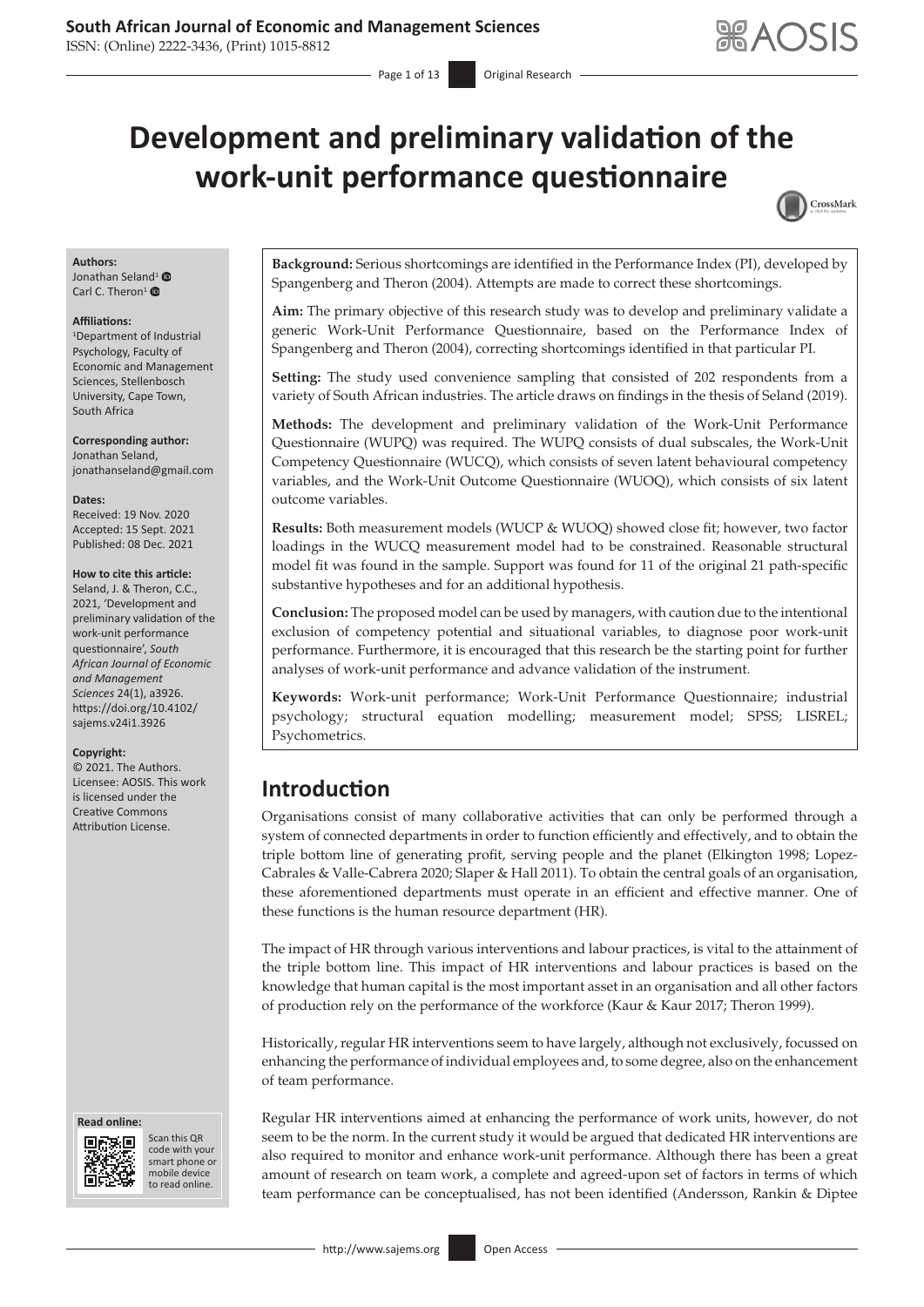2017). A work unit can, however, not be equated with a team. The current study used a generic definition, and defined a work unit as a temporary or permanent organisational entity that operates in a private, state-owned or not-for-profit organisation. The size of these work units varies from a small team, consisting of a leader and three subordinates, to a department within a company that is comprised of a large number of individuals (Spangenberg & Theron 2004).

Work-unit performance, similar to the performance of individual employees, is generically defined as the nomological network of structural relations existing between an interrelated set of latent behavioural performance dimensions and an interrelated set of latent outcome variables, valued by the organisation, which contribute to organisational goals (Myburgh & Theron 2014). However, these should now be interpreted as the synergetic combination of the behaviour and achievements of its members and not of the individual employee. The organisational work unit is dependent on the action of its members and, although work units consist of individuals, the combination of the performance by its individual members does not necessarily equate to the level of performance by the work unit. It is acknowledged that adequate work-unit performance requires a satisfactory performance of each of its members. However, a synergy exists within a work unit, and individually talented members do not guarantee performance from the entire work unit. The effectiveness and efficiency of the unit is greater than the sum of its parts. There are many pertinent cases of units, composed of members with average capacity, that achieve outstanding results.

A multifaceted nomological network of latent variables that constitute the unit and the wider organisational context, is responsible for the level of functioning in the work unit. In order to improve the performance of the work unit, it is essential to identify what constitutes work-unit performance; the causes of work-unit performance are recognised, the way in which they structurally combine is conceptualised, and a psychometrically sound instrument to measure work-unit performance has been developed. We regard the limited knowledge of the performance of the work unit and its determinants as a major shortcoming in industrial psychology literature. Organisations are essentially an agglomeration of work units that work towards a shared goal (Spangenberg & Theron 2004). Each work unit in an organisation needs to operate efficiently and effectively to achieve this goal. It is unlikely that an individual, or collection of individuals working alone, could run all of the operations that an organisation needs to function optimally.

Using the research done by Nicholson and Brenner (1994) and Cockerill, Schroder and Hunt (1993) as a foundation, Spangenberg and Theron (2004) have been at the forefront of investigations into the conceptualisation and operationalisation of universal work-unit performance. Therefore, they form the foundation of this research. The Nicholson and Brenner (1994) theory of work-unit performance consisted of four work-unit performance dimensions: namely, wealth of resources, markets, adaptability and climate. Cockerill et al. (1993) further conceptualised four work-unit performance dimensions: output, climate, adaptability and resource input. Spangenberg and Theron (2004) suggested that the aforementioned studies did not explain the full connotative meaning of the unit performance construct and proposed eight performance dimensions. Furthermore, they developed a generic measure of organisational-unit performance, the Performance Index (PI) (Henning, Spangenberg & Theron 2004).

Henning et al. (2004) further contributed to the conceptualisation of the work-unit performance construct by developing and empirically testing a structural model that explains the way in which the work-unit performance dimensions, directly and indirectly, impact one another. Unfortunately, very little research had been done on the PI and its conceptualisation of the work-unit performance construct since Henning et al. (2004) developed and empirically tested the original structural model. Dunbar, Theron and Spangenberg (2011) successfully cross-validated the PI via a multigroup confirmatory factor analytic study. Theron and Spangenberg (2016) empirically tested the structural invariance of the Henning et al. (2004) structural model. Theron and Spangeneberg  $(2016)$  found gamma<sup>CS</sup>, beta<sup>CS</sup>, psi<sup>CS</sup>, and phi<sup>CS</sup> invariance and gamma<sup>CS</sup>, beta<sup>CS</sup>, psi<sup>CS</sup>, and phi<sup>CS</sup> equivalence. The structural model of Henning et al. (2004), therefore, cross-validated successfully. Swart (2013) used the PI in her study on the development and empirical evaluation of a comprehensive leadership–unit performance structural model.

However, the authors of this article propose that the Spangenberg and Theron (2004) conceptualisation fails to provide an adequate explanation of the organisational workunit performance construct. The Spangenberg and Theron (2004) notion of the organisational work-unit construct appears to inappropriately include a number of latent variables from the latent organisational-unit competency potential variable domain. Competency potential latent variables refer to the individual characteristics required for an individual to display the prescribed behaviours (Bartram 2006; Slabbert & Hoole 2021).

They furthermore appear to correctly incorporate latent behavioural competencies and latent outcome variables. However, they do not completely represent these domains. In accordance to SHL (2000) and Bartram (2005, 2006), latent behavioural competencies are the abstract theme in related sets of behaviours that are instrumental in the delivery of the results or outcomes for which the unit exists. Latent outcome variables, according to Bartram (2006), as well as Slabbert and Hoole (2021), refer to the actual, or intended outcomes of behaviour, which have been defined, either explicitly or implicity, by the individuals, their line manager, or the organisation. The Henning et al. (2004) PI model does not fully differentiate the competency and outcome domains. This shortfall exists, because Spangenberg and Theron (2004) did not consider the phenomenon from a competency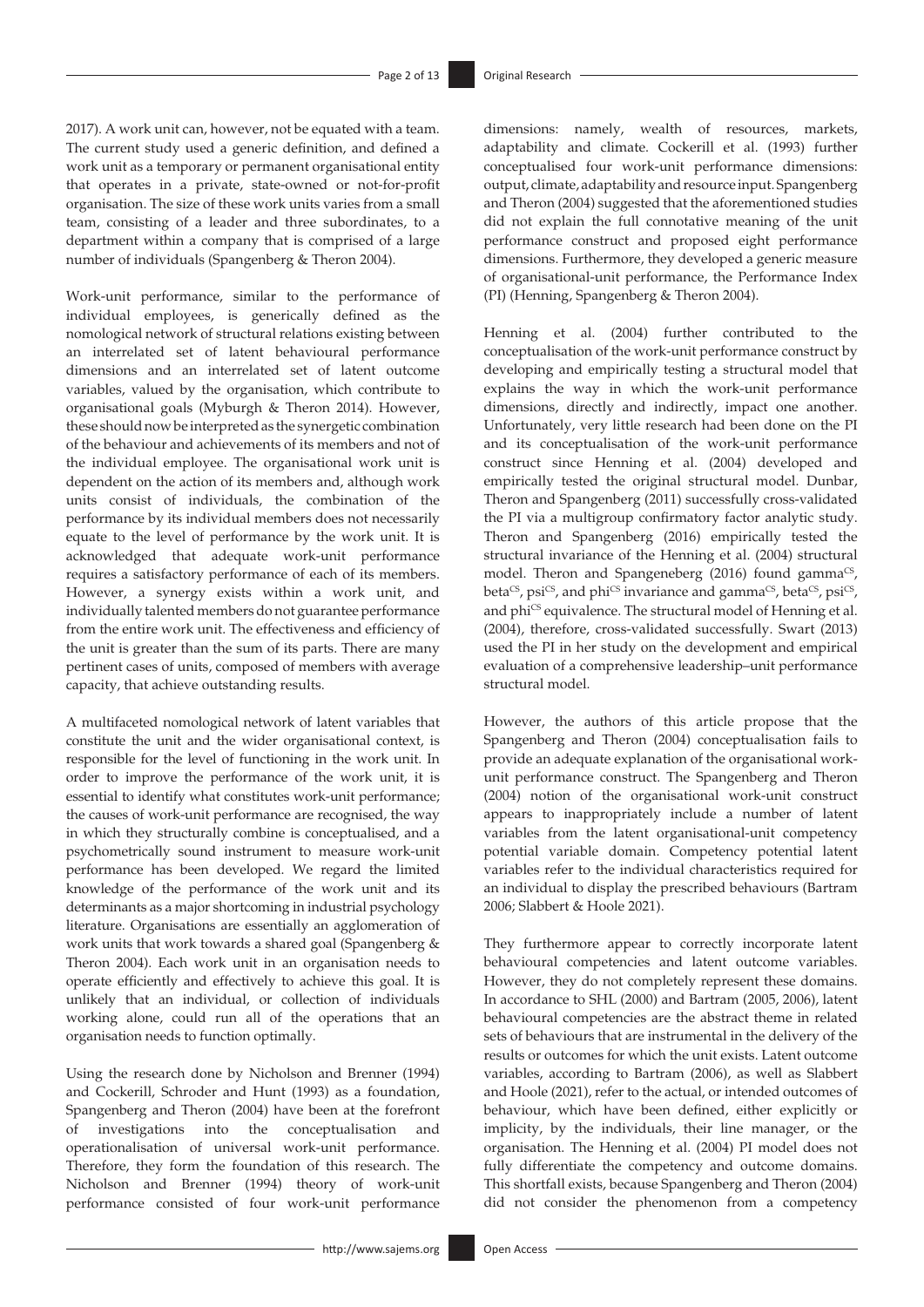modelling perspective. The term competency modelling is used in this context to refer to the development and empirical testing of a structural model that describes specific structural relationships amongst competency potential latent variables, situational latent variables, competency latent variables and outcome latent variables. This interpretation goes significantly beyond the conventional interpretations (SHL 2011; Slabbert & Hoole 2021). The question could justifiably be raised why these shortcomings were not appreciated and corrected earlier by Theron or Spangenberg? The question could also be asked why nobody else raised concerns, regarding the conceptualisation of the work-unit performance construct, proposed by Spangenberg and Theron (2004). Disappointing as both of these inattentions are, they cannot be used to argue, or imply, that the aforementioned shortcomings are not serious and do warrant attempts to correct them.

Quite often the truth is staring one in the face, without one appreciating the fact. But when the proverbial penny finally drops, the shortcomings need to be acknowledged frankly, and sincere steps taken to correct them. The current study constitutes a practical attempt to do just that. It attempts to correct the PI's conceptualisation of work-unit performance by removing the work-unit competency potential variables from the model, and adding the omitted latent competencies and outcomes to the current model. This necessitates the creation and psychometric evaluation of a revised PI [the Work-Unit Performance Questionnaire (WUPQ)]. This revised version consists of two subscales, the Work-Unit Competency Questionnaire (WUCQ) and the Work-Unit Outcome Questionnaire (WUOQ).

## **Research objectives**

Based on this argument, the current study had the overarching objective to (re-)conceptualise and (re-)operationalise the organisational work-unit performance construct. The overarching objective was dissected into the operational objectives listed below:

- Clarify the connotative meaning of the work-unit performance construct (this necessitates the development of a structural model explicating the structural relationships between latent behavioural unit competencies and latent unit outcomes).
- Explore the denotative meaning of the work-unit performance construct by operationally defining the latent behavioural unit competencies and latent unit outcomes.
- Create an instrument to measure work-unit competencies (WUCQ).
- Preliminarily assess the psychometric properties of the WUCQ by fitting the relevant measurement model.
- Create an instrument to measure work-unit performance outcome (WUOQ).
- Preliminarily assess the psychometric properties of the WUOQ by fitting the relevant measurement model.
- Fit a structural model, which depicts the structural relations existing between the latent behavioural workunit competencies and latent work-unit outcomes, according to the constitutive definition of the work-unit

performance construct, to preliminarily evaluate the construct validity of the WUCQ and WUOQ.

## **Clarifying the work unit performance construct**

Concise definitions of the performance dimensions conceptualised to constitute the performance construct in the PI are shown in Table 1.

The cumulative research by Spangenberg and Theron (2004) on the PI formed the foundation for the re-conceptualisation of the organisational work-unit performance construct. In an attempt to rectify the limitations of the PI and further knowledge on work-unit performance, the dimensions of the PI were categorised into one of the three domains in a competency model. Thereafter, an attempt was made to identify the limitations in the behavioural competencies and outcome domains.

Spangenberg and Theron (2004), evidently in Table 1, did not fully consider competency potential variables in their conceptualisation. It is acknowledged that their work-unit competency model was not created with the purpose to be comprehensive in nature, but rather to illustrate the inner workings of the work-unit performance construct.

**TABLE 1:** The definitions of the Performance Index dimensions and the categorisation of the Performance Index dimensions into domains.

| Dimension                        | Domain                                  | <b>Definition</b>                                                                                                                                                                                                                                                                                                                                            |
|----------------------------------|-----------------------------------------|--------------------------------------------------------------------------------------------------------------------------------------------------------------------------------------------------------------------------------------------------------------------------------------------------------------------------------------------------------------|
| Production and<br>efficiency     | Outcome latent<br>variable              | Quantitative outputs such as meeting<br>goals, quantity, quality and cost-<br>effectiveness, and task performance.                                                                                                                                                                                                                                           |
| Core people<br>processes         | Behavioural<br>competency               | Organisational effectiveness criteria such<br>as goals and work plans, communication,<br>organisational interaction, conflict<br>management, productive clashing of<br>ideas, integrity and uniqueness of the<br>individual or group, learning through<br>feedback and rewarding performance.                                                                |
| Work-unit climate Outcome latent | variable                                | Psychological environment of the unit,<br>and gives an overall assessment of the<br>integration, commitment and cohesion of<br>the unit. It includes working atmosphere,<br>teamwork, work group cohesion,<br>agreement on core values and consensus<br>regarding the vision, achievement-related<br>attitudes and behaviours and<br>commitment to the unit. |
| Employee<br>satisfaction         | Outcome latent<br>variable              | Satisfaction with the task and work<br>context, empowerment, and career<br>progress, as well as with outcomes of<br>leadership.                                                                                                                                                                                                                              |
| Adaptability                     | Competency potential<br>latent variable | Flexibility of the unit's management and<br>administrative systems, core processes<br>and structures, capability to develop new<br>products or services and versatility of staff<br>and technology. Overall, it reflects the<br>capacity of the unit to appropriately and<br>expeditiously change.                                                           |
| Capacity                         | Competency potential<br>latent variable | Internal strength of the unit, financial<br>resources, profits and investment,<br>physical assets and materials; supply,<br>quality and diversity of staff.                                                                                                                                                                                                  |
| Market share/<br>standing        | Outcome latent<br>variable              | Market share, competitiveness and<br>market-directed diversity of products or<br>services, customer satisfaction and<br>reputation for adding value to the<br>organisation.                                                                                                                                                                                  |
| Future growth                    | Outcome latent<br>variable              | Index of projected future performance,<br>including profits and market share, capital<br>investment, staff levels and expansion of<br>the unit.                                                                                                                                                                                                              |

*Source*: Spangenberg, H.H. & Theron, C., 2004, 'Development of a questionnaire for assessing work unit performance', *SA Journal of Industrial Psychology* 30(1), 19–28. [https://doi.](https://doi.org/10.4102/sajip.v30i1.134) [org/10.4102/sajip.v30i1.134](https://doi.org/10.4102/sajip.v30i1.134).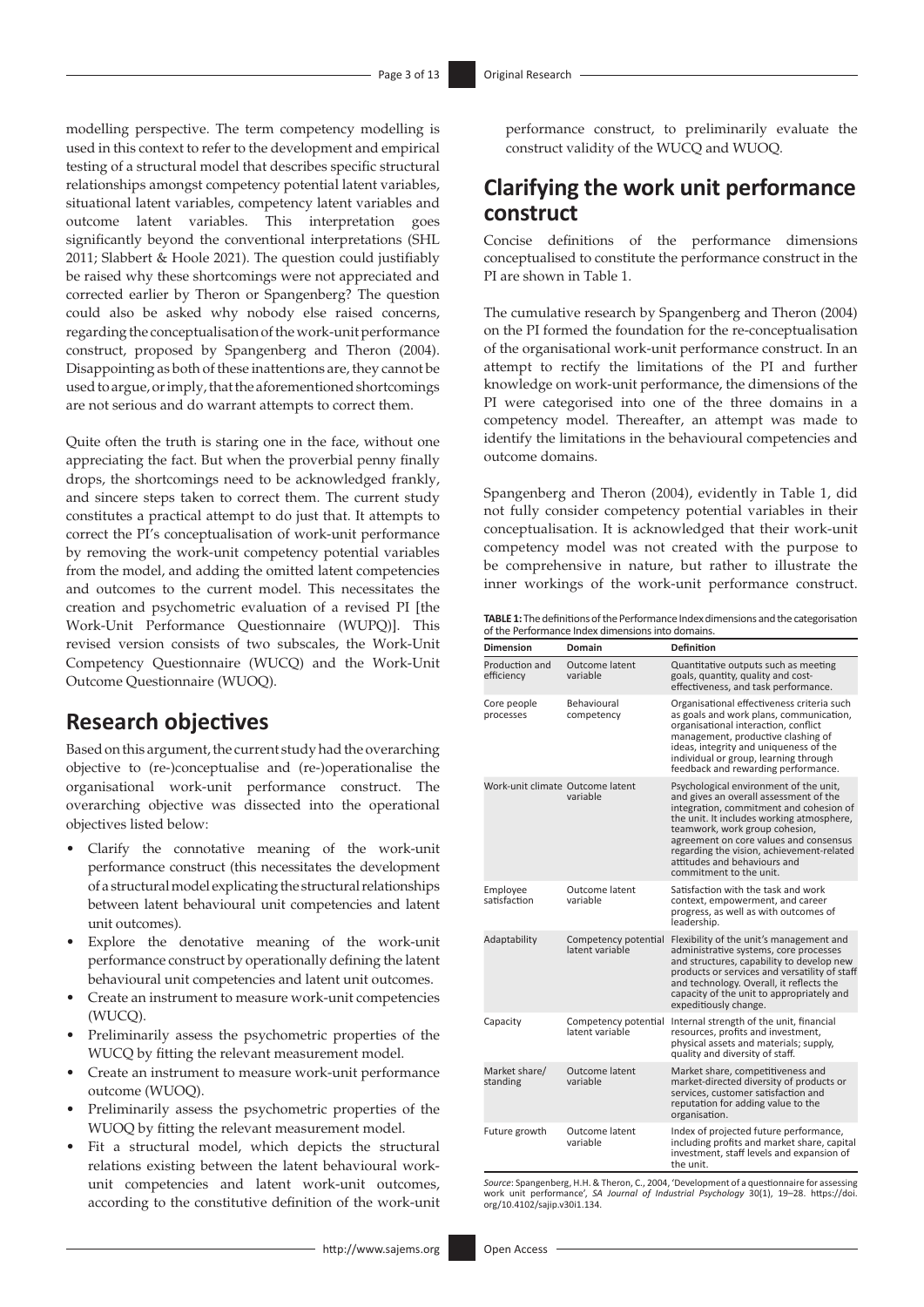While Spangenberg and Theron (2004) only included two competency potential variables, they were incorrectly incorporated. Therefore, only certain competency potential latent variables and limited relevant competency and outcome latent variables were included in the current PI model (Henning et al. 2004) therefore it cannot be considered comprehensive. Similarly, the current model is unsuccessful as an organisational work-unit performance model, because it erroneously includes competency potential latent variables and omits applicable work-unit competencies and outcomes. There are a vast variety of latent competency variables that are pivotal to a work unit in the attainment of relevant outcomes within the organisational context. The PI model did not consider this vast variety, and only a limited number of dimensions are classified into this domain. This domain had the most latent variables omitted. Therefore, the proposed organisational work-unit performance model aimed to rectify this deficiency through proposing additional competencies in this domain. The paths from the current PI model (Henning et al. 2004) are illustrated in Figure 1, along with the new proposed paths and competencies.

Organisational unit competencies are essential for a work unit to achieve the required outcomes. The Henning et al. (2004) model only presented certain variables in this domain and is, therefore, considered incomplete. While it had more variables than the competency domain, further research was necessary to fully characterise this domain. A competency

model in organisational work-unit performance must fully acknowledge the psychological mechanisms at play and, therefore, not fully representing the variables in the competency and outcome domains is a serious shortfall in the research done by Spangenberg and Theron (2004), as well as Henning (2002). A competency model is, in part, made up of the internal structure of the performance construct. The oversight of certain variables in the organisational work-unit performance model thus reduces the capacity of a competency model to completely characterise the psychological mechanisms which are responsible for the different level of organisational work-unit performance.

## **Additional organisational work-unit competencies and outcomes**

Organisational work units are cohesive assortments of personnel working in the attainment of a shared objective. Therefore, the performance achieved, is greater than the simple addition of the performance by the individual members. Based on this logic, the work unit operates, similarly to an employee, as a cohesive being. The position taken in this article is that it is beneficial to attribute particular competencies of the employee to the organisational work unit. Numerous performance models that illustrate individual employee performance, based on behavioural competencies, have been put forward (Bartram, Robertson & Callinan, 2002; Campbell 1990; Campbell & Wiernik 2015; Myburgh & Theron 2014; Viswesweran & Ones 2000). Specific competencies were identified from these



Source: Seland, J.M., 2019, 'The development and empirical testing of a revised Performance Index', Master's thesis, p. 270, Dept. of Industrial Psychology, Stellenbosch University Note: Satisfaction refers to satisfaction, effort refers to effort, core processes refers to *core people processes,* climate refers to the work-unit climate, task performance refers to task performance, refers to task per work behaviour refers to *counterproductive work behaviour*, market standing refers to *market standing*, future growth refers to *future growth* and innovation refers to *innovation*.

**FIGURE 1:** Proposed work unit performance structural model.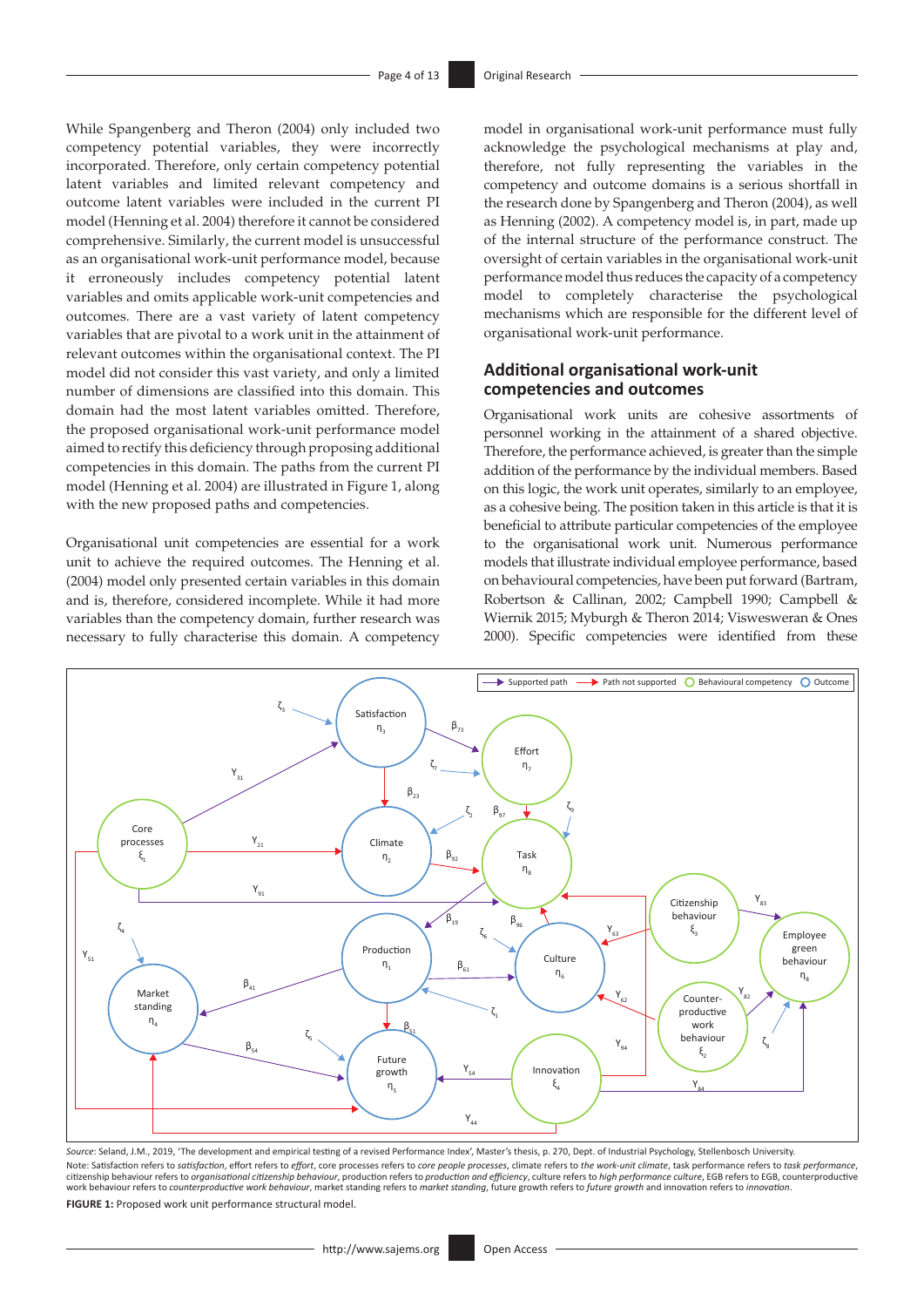conceptualisations to be included in the organisational workunit performance construct. The motivation for the inclusion of each of the additional work-unit competencies and outcomes is provided below. Table 2 provides a concise description of the suggested latent behavioural competencies and outcomes that form part of the organisational work unit construct.

## **Innovation**

In the 21st century the market is consistently evolving and increasingly in competition. Organisational work units must continue to be relevant and succeed in these conditions through *creativity* that is the foundation for *innovation*. More so, the great diversity in which *innovation* occurs in an organisational unit is especially relevant. *Innovation* is characterised by the conception of novel ideas, dealing with any challenges that occur, and is notably strategically orientated. These actions are especially advantageous to an organisational work unit. Thus, *innovation* is the first proposed competency to be included in the partial work-unit competency model.

#### **Effort**

In order to succeed, the organisation work unit must display the required *effort*. This *effort* must be enough to complete the necessary objectives, and no free-riding can take place. The definition, as described in Table 2, is significant to the present study as the concept of *effort* is generally associated with the giving of one's time, while the other facets are omitted. However, the construct is multi-faceted and includes aspects of time, resources and care. It is also important to note the last component in the definition, the willingness to work under detrimental conditions, is commonly referred to as grit (Duckworth et al. 2007). Grit is key to the effectiveness and efficiency of a work unit.

#### **Task performance**

The current conceptualisation of work-unit performance is flawed as it does not consider the fundamental duty of an organisational work unit, that is to transform limited resources into goods and services which the market needs. It is hoped that including the notion of *task performance* into the current conceptualisation of work-unit performance, will remedy this shortcoming. Operationally *task performance* is the combined perception, shared by the members, of the manner in which the work unit performs the activities that advance the technical core of the organisation, carries out the foundational, substantive and fundamental technical duties of the work unit, efficiently and effectively finishes tasks prescribed in the job description of the work unit and accomplishes work-unit goals.

#### **Counterproductive work behaviour**

The aforementioned competencies are positive in nature and their presence is essential to the success of a work unit. However, if members of the work unit display the behaviours in the category of *counterproductive workplace behaviour* (CWB), it will detrimentally impact the extent to which the unit achieves its outcomes. The constructive interaction of **TABLE 2:** A summary of the seven latent behavioural competencies and six latent outcome variables included in the organisational work-unit performance construct.

|                                                 |                                  | battome variables included in the organisational work and performance construct.                                                                                                                                                                                                                                                                                                                                                                                                                                                                                                                                                              |
|-------------------------------------------------|----------------------------------|-----------------------------------------------------------------------------------------------------------------------------------------------------------------------------------------------------------------------------------------------------------------------------------------------------------------------------------------------------------------------------------------------------------------------------------------------------------------------------------------------------------------------------------------------------------------------------------------------------------------------------------------------|
| <b>Dimensions</b>                               | Categorisation                   | Definition                                                                                                                                                                                                                                                                                                                                                                                                                                                                                                                                                                                                                                    |
| Innovation                                      | Behavioural<br>competency        | The extent to which unit employees display<br>creativity, not only in their individual jobs but<br>also on behalf of the whole organisational<br>unit, show openness to new ideas and<br>experiences, handle novel situations and<br>problems with innovation and creativity, think<br>broadly and strategically in order to support<br>and drive desired organisational unit change.                                                                                                                                                                                                                                                         |
| Effort                                          | Behavioural<br>competency        | The extent to which the unit employees<br>devote constant attention towards their work,<br>use resources like time and care spent in<br>order to be effective on the job, show<br>willingness to keep working under detrimental<br>conditions and spend the extra effort required<br>for the task.                                                                                                                                                                                                                                                                                                                                            |
| Counterproductive Behavioural<br>work behaviour | competency                       | The extent to which the unit employee<br>displays behaviour that threaten the<br>wellbeing of an organisation, shows<br>unwillingness to comply with organisational<br>unit rules, interprets organisational unit<br>expectations incorrectly, fails to maintain<br>personal discipline, absent from work, not<br>punctual, steals, misuses drugs, displays<br>confrontational attitudes towards co-workers,<br>supervisors, and the work itself, their<br>behaviour hinder the accomplishment of<br>organisational unit goals.                                                                                                               |
| Organisational<br>citizenship<br>behaviour      | Behavioural<br>competency        | The extent to which the unit employees<br>display voluntary behaviour, contributing<br>towards the overall effectiveness of the<br>organisational unit, volunteer to carry out task<br>activities that are not formally part of their<br>job description, follow organisational unit<br>rules and procedures, endorse, support, and<br>defend organisational unit objectives, show<br>willingness to go the extra mile, voluntary<br>help colleagues with work, show willingness<br>to tolerate inconveniences and impositions of<br>work without complaining, are actively and<br>constructively involved in organisational unit<br>affairs. |
| Employee green<br>behaviour                     | <b>Behavioural</b><br>competency | Scalable actions and behaviours unit<br>employees engage in, linked with and<br>contribute to or detract from environmental<br>sustainability.                                                                                                                                                                                                                                                                                                                                                                                                                                                                                                |
| Production and<br>efficiency                    | Outcome latent<br>variable       | Quantitative outputs such as meeting goals,<br>quantity, quality and cost-effectiveness.                                                                                                                                                                                                                                                                                                                                                                                                                                                                                                                                                      |
| Core people<br>processes                        | Behavioural<br>competency        | Work-unit effectiveness criteria such as goals<br>and work plans are used, effective<br>communication, frequent work unit<br>interaction, constructive conflict<br>management, productive clashing of ideas,<br>integrity and uniqueness of the individual or<br>group is valued, learning through feedback<br>and rewarding performance.                                                                                                                                                                                                                                                                                                     |
| Work-unit climate Outcome latent                | variable                         | Psychological environment of the unit, and<br>gives an overall assessment of the integration,<br>commitment and cohesion of the unit. It<br>includes working atmosphere, teamwork,<br>work group cohesion, agreement on core<br>values and consensus regarding the vision.<br>achievement-related attitudes and behaviours<br>and commitment to the unit.                                                                                                                                                                                                                                                                                     |
| Employee<br>satisfaction                        | Outcome latent<br>variable       | Satisfaction with the task and work context,<br>empowerment, and career progress, as well<br>as with outcomes of leadership.                                                                                                                                                                                                                                                                                                                                                                                                                                                                                                                  |
| Market share/<br>standing                       | Outcome latent<br>variable       | Market share, competitiveness and market-<br>directed diversity of products or services,<br>customer satisfaction and reputation for<br>adding value to the organisation.                                                                                                                                                                                                                                                                                                                                                                                                                                                                     |
| High performance Outcome latent<br>culture      | variable                         | The shared perception amongst members of a<br>unit that high and exceptional performance in<br>everything that the unit does, is the norm or<br>expectation in the organisational unit.                                                                                                                                                                                                                                                                                                                                                                                                                                                       |
| Future growth                                   | Outcome latent<br>variable       | Index of projected future performance and<br>includes profits and market share, capital<br>investment, staff levels and expansion of the<br>unit.                                                                                                                                                                                                                                                                                                                                                                                                                                                                                             |
| Task performance                                | Behavioural<br>competency        | The extent to which the work unit effectively<br>performs activities that contribute to the<br>organisation's technical core, performs the<br>foundational, substantive and core technical<br>tasks of the work unit effectively, successfully<br>completes role activities prescribed in the<br>work unit's 'job description' and achieves<br>work-unit work objectives.                                                                                                                                                                                                                                                                     |

*Source*: Seland, J.M., 2019, 'The development and empirical testing of a revised Performance Index', *Master's thesis*, pp. 52–53, Dept. of Industrial Psychology, Stellenbosch University.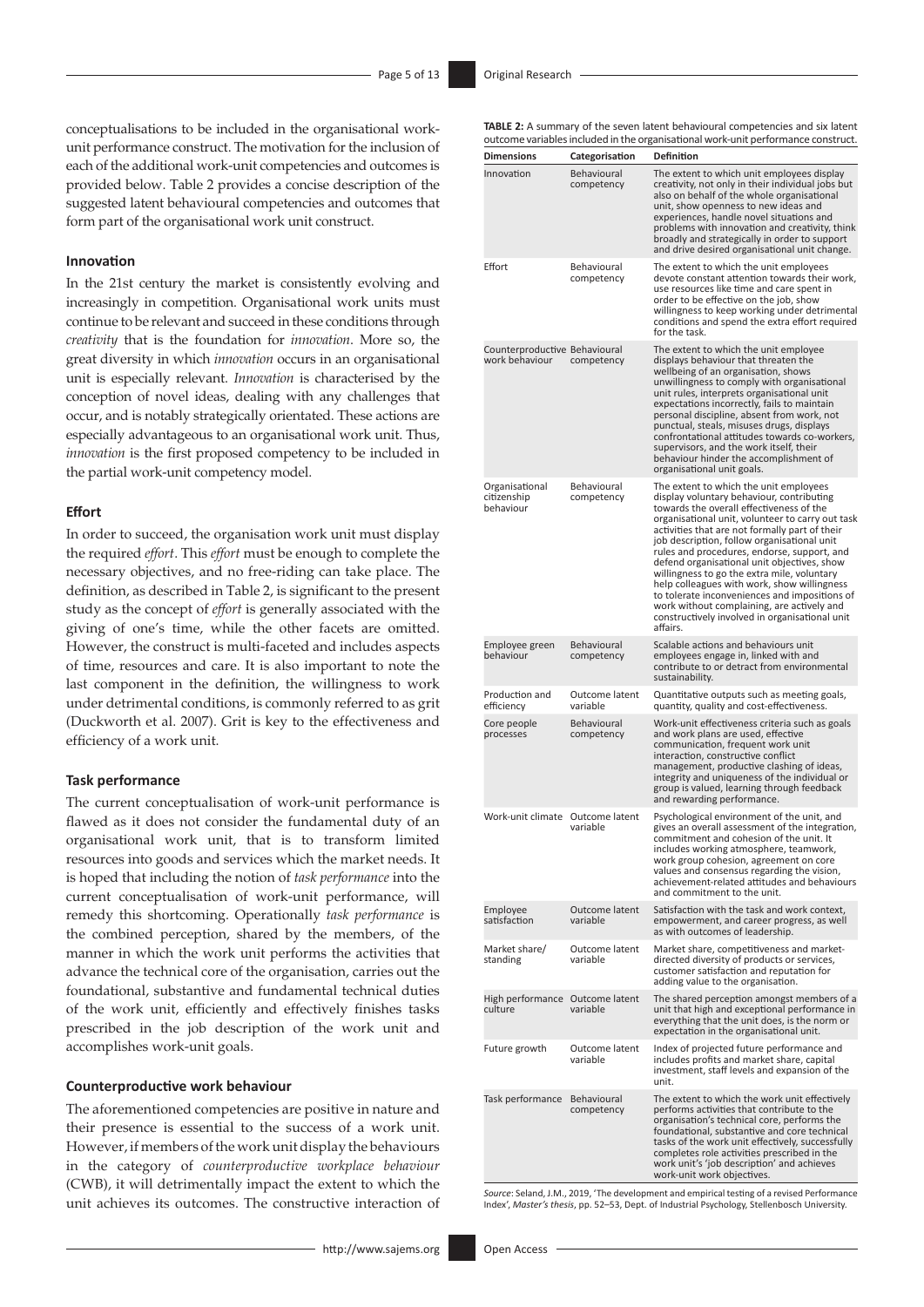members within a unit is pivotal to its success; therefore, interpersonal aspects of *CWB*, including confrontation, absenteeism and incorrect expectations, are highlighted.

#### **Organisational citizenship behaviour**

Organisational citizenship behaviour (OCB) is a constructive construct that must be developed in an organisational work unit. The unit must be informally considered as a 'team player' within the organisation. The majority of the members within a work unit must be prepared to go the extra mile in order to safeguard the success of their work unit and the organisation as a whole. More so, it is envisioned that the members who exhibit *OCB* could inspire other members to succeed and act similarly.

#### *Employee green behaviour*

The acceptance of environmental, social and governance (ESG) criteria is rapidly increasing and Investors often use ESG for investment decisions (Umar, Kenourgios & Papathanasiou 2020). Therefore, organisations' accountability to the environment has generated increased interest in recent times (Ones & Dilchert 2012; Ones et al. 2015). This accountability is popular with corporate leaders, scientists and society as a whole. All of the aforementioned competency latent variables can be classified in the profit and people components of the triple bottom line. Thus, to service all aspects of the triple bottom line, *employee green behaviour* (*EGB*) is proposed as an additional competency to acknowledge the duty towards the planet. *EGB* consists of five second-order behaviours: namely *conserving, working sustainably, avoiding harm, influencing others* and *taking initiative*.

#### **High performance culture**

High performance culture (HPC) is proposed as a further outcome latent variable in the work-unit performance model. Once all members of an organisational work unit share a similar perception of the practices and standards for the way that work is expected to be completed, it will greatly assist the work unit. A powerful common culture within a work unit will further the effectiveness and efficiency of the work unit. Similarly, a *HPC* fosters and grows from continual high performance of the work unit.

## **Research methodology**

A discussion on the hypotheses is presented in (Seland 2019).

## **Research design**

Three *ex post facto* correlational designs, with two indicator variables per latent variable (Seland 2019), were used in this study, as direct control over the independent variables was not possible. This inability was because the nature of the latent variables does not allow manipulation.

## **Research participants**

The non-probability sampling technique of convenience sampling was used in the study. This was achieved through

the use of Facebook, a social media website, and an individual rater assessed their work unit. The purpose of the WUPQ was to be as generic as possible and Facebook provided the opportunity to evaluate a greater diversity of work units in a variety of organisations and industries. However, the resultant sample is not an accurate representation of the intended population. The eventual sample of *N* = 202 fell well below the required sample size that was needed to fit the WUCQ, WUOQ and WUPQ measurement models with individual items as originally intended.

The greatest represented sector in the sample were work units in the education sector (18.3%). The 'other' option included non-specified industries (mining, etc.) and was the second most popular industry (17.8%). Furthermore, the third and fourth greatest represented industries were the financial services (15.8%), and not for profit (13.4%), respectively. Statistics South Africa (2016) reported similar findings in the formal non-agricultural sector report. Geographically, Gauteng (74.8%) was the province with the greatest representation and Western Cape (14.4%) was second. Just over half (52.5%) of the respondents reported on units that consisted of less than 10 members. Interestingly, there was a near equal proportion of raters that were subordinates (52.5%) and managers (47.5%).

### **Measuring instruments/operationalisation**

The study used the PI (Spangenberg & Theron 2004) and the Generic Performance Questionnaire (Myburgh & Theron 2014) as templates in the layout and structure of the WUCQ and the WUOQ. The WUPQ used a 5-point scale and anchored three of the scale points (1, 3 and 5) with behavioural denotations. The full questionnaire is available in Seland (2019). Provision was made for an 'unable to respond' option. The WUPQ comprised 97 items, spread across 13 subscales.

## **Missing values**

A total of 680 missing values were found, this constituted only 3.47% of the complete data set (19 594 data points). The future growth subscale, similar to that of Spangenberg and Theron (2004), had the most missing values. More specifically, market share (item 94) and capital investment (item 95) had the greatest number of missing values, at 62 (30.69%) and 61 (30.19%) respectively.

Multiple imputation (MI) (Du Toit, Du Toit & Hawkins 2001) was chosen to treat the missing values, rather than reducing the already small sample. The study complied with the MI prerequisites as less than 30% of the datacomprised missing values; the individual responses to the items were measured on five-point Likert scales and could, therefore, permissibly be treated as continuous variables, and even though the assumption of multivariate normality was not satisfied for the WUCQ and WUOQ, the observed item variables were not excessively skewed (Muthén & Kaplan 1985).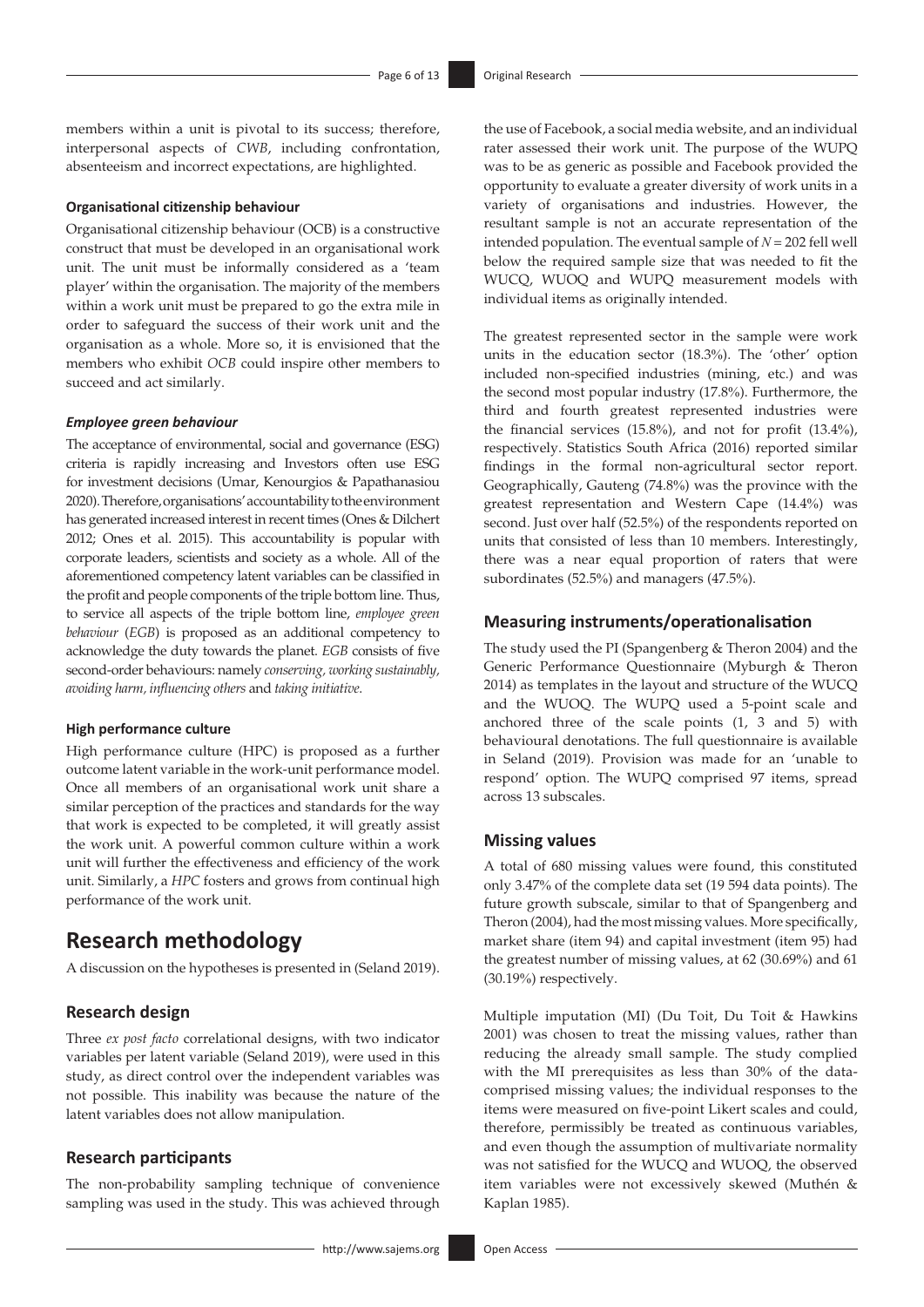## **Data analysis**

In order to assess the WUCQ, WUOQ and WUPQ, and to evaluate the work-unit performance structural model (depicted in Figure 1), several analyses were necessary. These included item analysis, exploratory factor analysis (EFA), confirmatory factor analysis (CFA) and structural equation modelling.

#### **Item analysis**

Item analyses were conducted sequentially on each subscale. The item analysis reported in this article chose not to treat the reliability analysis as part of the item analysis. The reliability coefficient typically calculated via the SPSS Reliability procedure, and reported as part of the item analysis results, is Cronbach's alpha (Cronbach 1951). Cronbach's alpha, however, makes the assumption that the subscale of items is unidimensional and that the regression of the items on the single underlying latent variable is essentially tau equivalent (Dunn, Baguley & Brunsden 2014). The unidimensionality assumption necessitates that the calculation of reliability coefficients should be preceded by a dimensionality analysis (Huysamen 2006). The item analysis was conducted, using the SPSS 25 Reliability Procedure (SPSS 2018). The subscales in the WUCQ and WUCQ all returned satisfactory item statistics.

#### **Dimensionality analysis**

Unrestricted principal axis factor analysis, with oblique rotation, was chosen in order to conduct the EFA on the different subscales. In situations in which factor fission was discovered in the initial EFA, a CFA was run. Eight of the 13 scales passed the unidimensionality assumption. Firstly, the assumption was not met for the *effort* subscale. Thus, the two *effort* factors were understood as *giving/investing/applying the unit* and as a *continuous focus* factor (Seland 2019). Secondly, the unidimensionality assumption was not met for the *CWB* subscale. These were understood as *non-criminal offences*  (*CWBs* that are against corporate rules) and *criminal offences*  (*CWBs* that are against the law).

In the WUOQ, the unidimensionality assumption was not supported for three subscales. Firstly, *employee satisfaction*  had to be seen as two factors, *satisfaction with the quality of supervision* and the *satisfaction with work and surrounding*. Furthermore, the two factors in *HPC* were identified as *internal focus/emphasis* and an *external focus/emphasis* on high performance. Lastly, an *internal* (*product offering*) *focus/ evaluation* and an *external focus/evaluation of market standing* were identified as the two *market standing* factors (Seland 2019). The factor fission was found to make sense theoretically on all of the subscales.

Second-order CFAs were subsequently conducted on the subscales where factor fission occurred. The loading pattern in the pattern matrix was observed in order to identify the loading of the items on the two first-order factors in the second-order measurement model. The results were statistically significant ( $p < 0.05$ ) for all the indirect effects of the second-order factor on the relevant subscale items. This justified using each item individually in the subscales where

factor fission occurred as indicators of the second-order latent competencies and outcomes measured by these subscales.

### **Reliability analysis**

Jeffreys's Amazing Statistics Program (JASP) 0.11.1 (Goss-Sampson 2019; Love et al. 2019) was used to calculate McDonald's ϖ (McDonald 1999) in addition to Cronbach's α for the WUPQ subscales for which the unidimensionality assumption had been corroborated. McDonald's  $\varpi$  was favoured over Cronbach's α because the former makes less stringent assumptions about the nature of the regression of the subscale items on the underlying latent variable. The results are shown in Table 3.

All the subscales for which the unidimensionality assumption had been corroborated, returned satisfactory reliability coefficients. The Cronbach α consistently returned only marginally lower reliability estimates than McDonald's  $\varpi$ .

The multidimensional McDonald's  $\overline{\omega}$  and the stratified  $\alpha$ (Widhiarso & Ravand 2014) was calculated for the subscales where factor fission occurred, π was calculated based on the factor loadings and the measurement error variances of the items in the completely standardised solution of the fitted 2-factor measurement model. The results are shown in Table 4.

All the WUOQ subscales for which the unidimensionality assumption had not been corroborated, returned satisfactory w and α estimates. The two WUCQ subscales where factor fission was found, returned marginally satisfactory  $\omega$ 's but

|               |  | <b>TABLE 3:</b> McDonald's $\overline{\omega}$ and Cronbach's $\alpha$ for the Work-Unit Performance |  |  |  |  |  |  |  |  |
|---------------|--|------------------------------------------------------------------------------------------------------|--|--|--|--|--|--|--|--|
|               |  | Questionnaire subscales for which the unidimensionality assumption had been                          |  |  |  |  |  |  |  |  |
| corroborated. |  |                                                                                                      |  |  |  |  |  |  |  |  |

| Subscale                                | McDonald's $\varpi$ | Cronbach's $\alpha$ |  |  |  |
|-----------------------------------------|---------------------|---------------------|--|--|--|
| Subscale WUCQ                           |                     |                     |  |  |  |
| Innovation                              | 0.879               | 0.878               |  |  |  |
| Organisational Citizenship<br>Behaviour | 0.845               | 0.843               |  |  |  |
| <b>Employee Green Behaviour</b>         | 0.924               | 0.922               |  |  |  |
| <b>Task Performance</b>                 | 0.844               | 0.837               |  |  |  |
| <b>Core People Processes</b>            | 0.867               | 0.854               |  |  |  |
| Subscale WUOQ                           |                     |                     |  |  |  |
| Production and Efficiency               | 0.816               | 0.803               |  |  |  |
| Work-Unit Climate                       | 0.904               | 0.903               |  |  |  |
| Future Growth                           | 0.851               | 0.844               |  |  |  |

WUCQ, Work-Unit Competency Questionnaire; WUOQ, Work-Unit Outcome Questionnaire.

**TABLE 4:** The multidimensional McDonald's ϖ and the stratified α for the Work-Unit Performance Questionnaire subscales for which the unidimensionality assumption had not been corroborated.

| Subscale                            | McDonald's $\pi$ | Stratified $\alpha$ |  |  |
|-------------------------------------|------------------|---------------------|--|--|
| Subscale WUCQ                       |                  |                     |  |  |
| Effort                              | 0.790983472      | 0.865997172         |  |  |
| Counterproductive work<br>behaviour | 0.760957393      | 0.826328631         |  |  |
| Subscale WUOQ                       |                  |                     |  |  |
| Employee satisfaction               | 0.889982021      | 0.928322774         |  |  |
| Market standing                     | 0.800228225      | 0.876299697         |  |  |
| High performance culture            | 0.818683711      | 0.866399197         |  |  |

WUCQ, Work-Unit Competency Questionnaire; WUOQ, Work-Unit Outcome Questionnaire.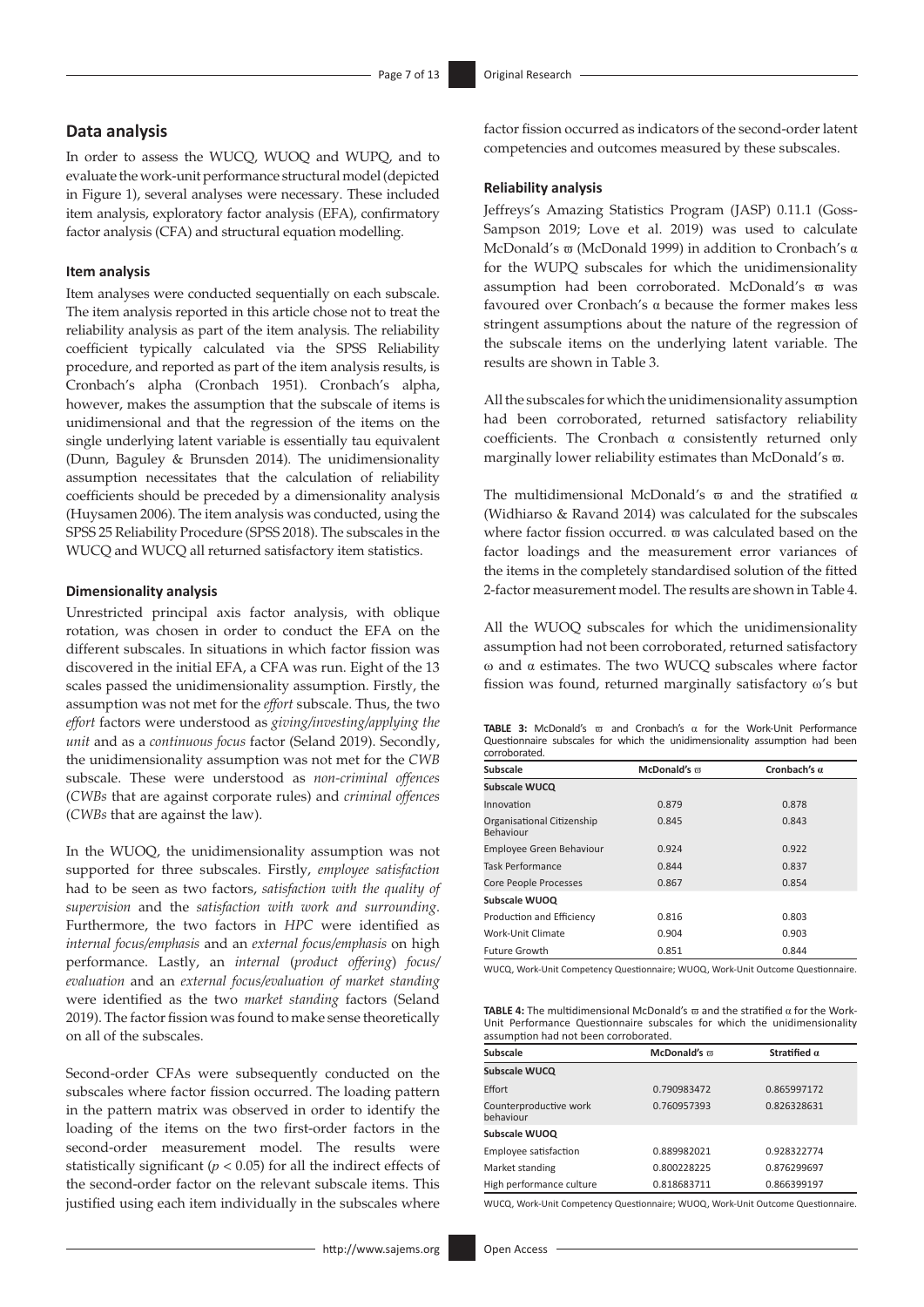satisfactory stratified α estimates. The stratified α consistently returned substantially higher reliability estimates than the multidimensional McDonald's ϖ.

#### **Item parcels**

As previously discussed, all items produced satisfactory results in the item and dimensionality analysis. Therefore, all of the items were included in the item parcels. These parcels were made through calculating the mean of the items in the parcel. Two methods were used to identify the items that make up the relevant parcels. Firstly, random assignment (odd and even items) was used in instances when the unidimensionality assumption was corroborated. Thereafter, items were paired in accordance to their factor loadings in the pattern matrix in the instances when the unidimensionality assumption was not supported. The parcels acted as indicator variables of the latent variables in the process of fitting the proposed organisational work-unit measurement model and comprehensive LISREL models.

#### **Multivariate normality**

The premise that the indicator variables, in a continuous data set, have a multivariate normal distribution is fundamental in extracting estimates for freed model parameters through maximum likelihood. The statistics suggest that the indicator variables in both the WUCQ and WUOQ are not univariate normal ( $p < 0.05$ ). When fitting measurement models to a continuous data set, the standard estimation technique used by LISREL 8.8 presumes multivariate normality. Thus, it was necessary to try and normalise the univariate distribution through PRELIS. However, the position that the data follows a multivariate normal distribution for the WUCQ, WUOQ and WUPQ was found to be invalid, so the null hypothesis had to be rejected. Therefore, robust maximum likelihood estimation was used to analyse the normalised data set in order to generate estimates for the freed parameters in the WUCQ, WUOQ and WUPQ measurement models.

#### **Fitting the Work-Unit Competency Questionnaire, Work-Unit Outcome Questionnaire and Work-Unit Performance Questionnaire measurement models**

Each item in the WUCQ and WUOQ scales was designed for the purpose of reflecting the standing of an organisational unit on a specific latent competency or outcome only. A detailed discussion of the various fit indices for the measurement model is provided in Seland (2019). Initially, the WUCQ measurement model returned an inadmissible solution with the loading of EGB\_2 on the latent *EGB* competency exceeding unity and EGB\_2 displaying a negative measurement error variance. The model successfully converged with an admissible solution when the loadings of EGB\_1 and EGB\_2 were fixed to 0.95. It is acknowledged that this is a methodological weakness that erodes the confidence in the WUCQ measurement model. Furthermore, the exactfit null hypothesis had to be rejected  $(\chi^2 = 82.418; p < 0.05)$ and the likelihood of observing the Root Mean Square Error of Approximation (RMSEA) sample estimation (0.0471) under the close-fit null hypothesis was adequately great

enough (0.56367) to not reject the close-fit null hypothesis. Each one of the indicator variables were statistically significant ( $p < 0.05$ ) in their loading on the relevant latent variables that they were intended to emulate. Lastly, the loading of CWB\_2 on counterproductive work competency was the only factor loading that was less than the cut off at 0.71 in the completely standardised factor loading matrix.

For the WUOQ measurement model, the exact-fit null hypothesis was rejected ( $\chi^2$  = 52.036; *p* < 0.05) and the chance of detecting the RMSEA sample estimate (0.0505) under the close-fit null hypothesis (0.459) was adequately great enough in order to not reject the close-fit null hypothesis. Furthermore, the indicator variables loaded on the latent variables they were intended to emulate (*p* < 0.05). The second *production and efficiency* item parcel and the second *HPC* parcel on the latent *production and efficiency* and *HPC* outcome variables, respectively, were the only factor loadings less than 0.71 in the completely standardised factor loading matrix.

The exact-fit null hypothesis was furthermore rejected  $(\chi^2 =$ 336.833;  $p < 0.05$ ) and the likelihood of detecting the RMSEA sample estimate (0.0510) under the close-fit null hypothesis (0.425) was satisfactorily great enough to not reject the closefit null hypothesis in the WUPQ measurement model. *CWB*\_2 (0.50922) and *HPC*\_2 (0.68529) were slightly below 0.71 in the completely standardised factor loadings. These aforementioned statistics are in agreement with the notion that the construct referenced inferences, taken from the dimension scores of the WUPQ, are construct valid. Moreover, these findings indicated that the operationalisation of the latent variables comprising the WUPQ structural model was generally fruitful.

### **Discriminant Validity of the Work-Unit Performance Questionnaire measurement model**

The intention of the WUCQ, WUOQ and WUPQ subscales was to operationalise latent variables that are connected but qualitatively different. The investigation is to determine if the items designed to reflect each latent performance dimension was successful in differentiating the latent workunit dimensions. The latent variable inter-correlations were statistically significant  $(p < 0.05)$  in the WUPQ measurement model. Of the 78  $\phi$ <sub>ii</sub> correlations, three exceeded the 0.90 critical value, and 17 were within 0.8 and 0.899. Furthermore, for the 20 correlations greater than 0.8, the 95% confidence interval for  $\phi_{135}$  contained the value of one (Seland 2019). The inclusion of unity suggests that the indicators of *task performance* and *production and efficiency* may have measured the identical variable twice or measured the shared variance of the variables. This is, of concern, as it was suggested that *task performance* impacts the *production and efficiency* of the work unit. Thus, in the case of a statistically significant  $(p < 0.05)$  path coefficient finding it would be unclear if the finding was as a result of the hypothesised relationship, or as a result of the low discriminant validity. Fortunately, the other item parcels successfully operationalised the latent variables enough to differentiate the latent variables as qualitatively unique and separate constructs. However,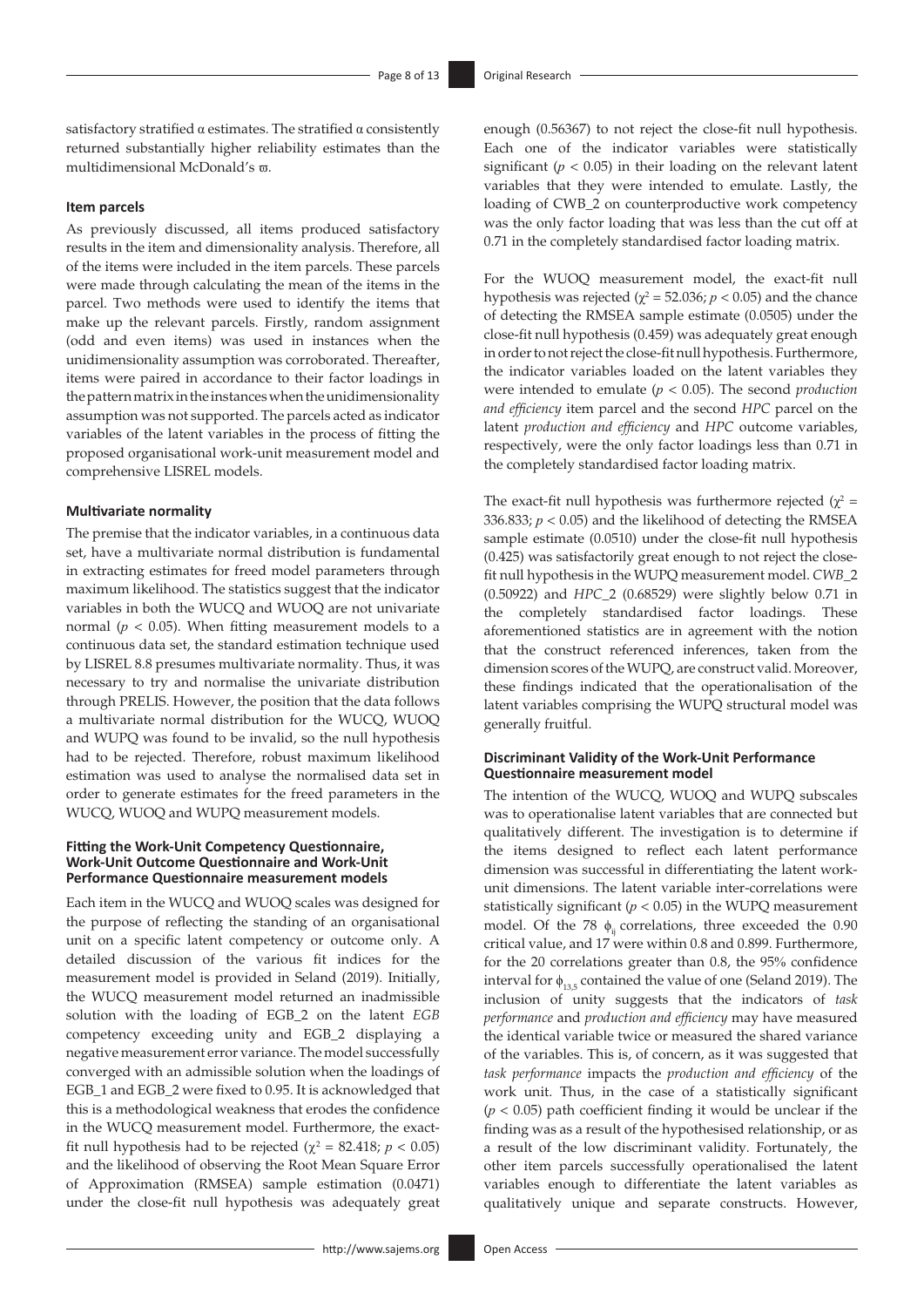the authors are aware that it is inadequate to infer that the WUPQ, in the measurement of the outstanding latent variables in the work-unit performance construct, exhibits discriminant validity.

#### **Evaluating the fit of the structural model**

The internal structure created for the organisational workunit performance construct is, to some extent, key in determining its connotative meaning. LISREL 8.8 was utilised to determine the fit of the work-unit performance comprehensive LISREL model. An inadmissible output was generated as a significant ( $p < 0.05$ ) negative structural variance estimation for *satisfaction* was obtained. This necessitated fixing the paths to *satisfaction* from *core people process* and *climate* respectively to 0.35. This resulted in the model converging after 31 iterations; however, there was a negative structural error variance estimate and a negative measurement error variance for *satisfaction*, as well as the EGB\_2 composite indicator variable, respectively, that resulted in an inadmissible solution. Fortunately, there was no statistically significant (*p* > 0.05) deviation from zero for the estimates of the structural variance and the measurement variance. Therefore, it is the position of the research that the

negative sign of these estimates should not be interpreted, similarly to any other statistically insignificant  $(p > 0.05)$ parameter estimates that are admissible. A path diagram of the revised fitted WUCQ measurement model is shown in Figure 2 and the full spectrum of fit statistics is presented in Table 5.

The exact-fit null hypothesis was rejected, as the Satorra-Bentler chi-square produced a statistically significant figure (547.80257;  $p < 0.05$ ). There was a fair fit of the model in the sample of the study as the RMSEA value of 0.071026 suggests. The likelihood of producing the aforementioned RMSEA figure in this sample if the close-fit null hypothesis was true in the parameter, was small enough (0.00006) to question the close-fit null hypothesis and, therefore, it was also rejected ( $p < 0.05$ ). The model exhibited adequate fit in the sample but not close fit to the parameter. The array of fit statistics, displayed in Table 5, point towards the fact that the comprehensive model replicated the observed covariance matrix to an adequate level of accuracy that justified the interpretation of the structural model and the resultant **Γ**, **B** and **Ψ** parameter estimates.



*Source*: Seland, J.M., 2019, 'The development and empirical testing of a revised Performance Index', Master's thesis, p. 251, Dept. of Industrial Psychology, Stellenbosch University. OCB, Organisational citizenship behaviour; EGB, employee green behaviour.CORE\_PP, core people processes; CWB, counterproductive work behaviour; PROD\_EFF, production and efficiency; SATIFAC, satisfaction; MARKET, market standing; GROWTH, future growth; HPC, high performance culture; TASK, task performance

**FIGURE 2:** Representation of the revised fitted comprehensive work unit performance LISREL model (completely standardised solution).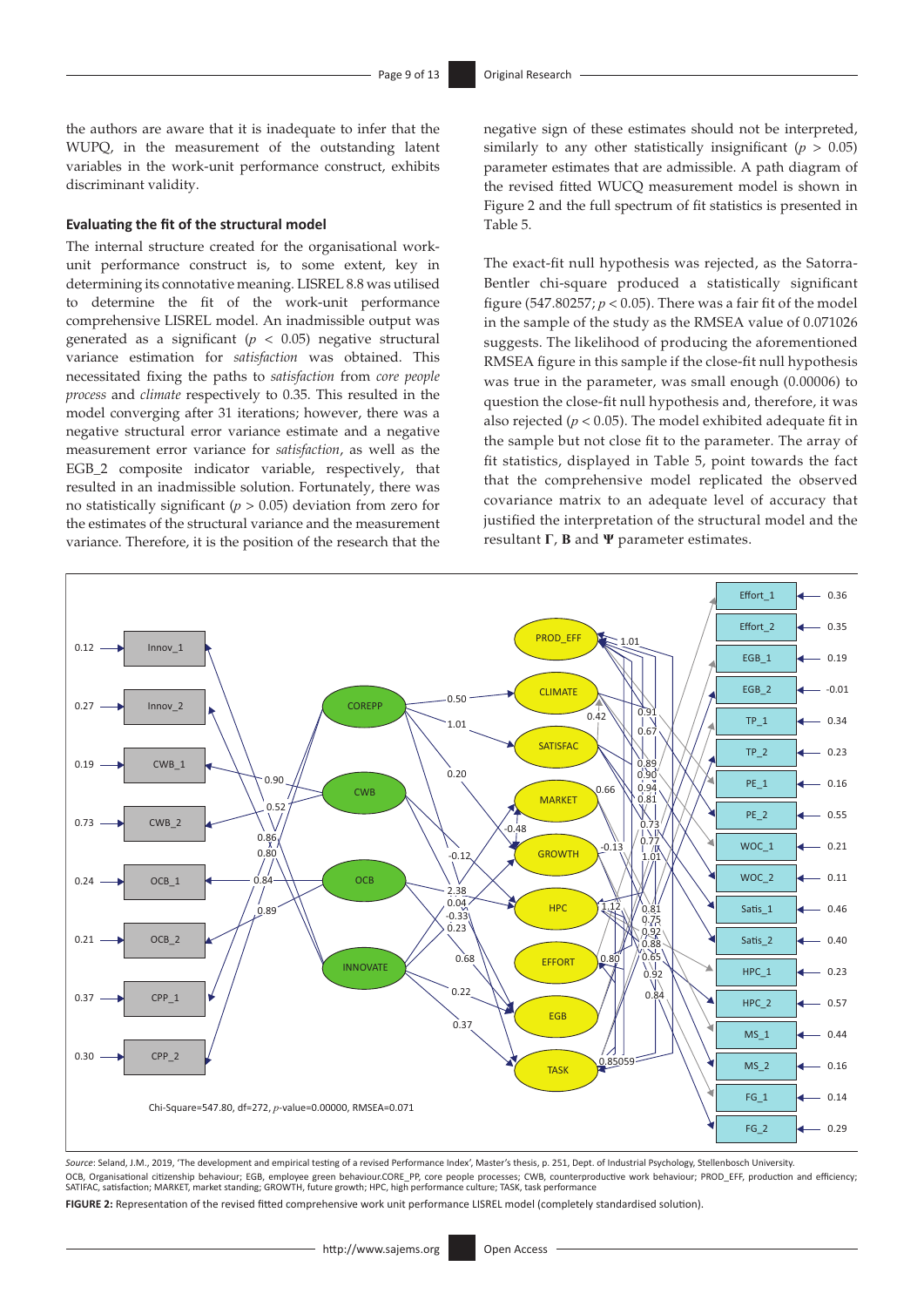**TABLE 5:** The goodness-of-fit statistics for the work-unit performance comprehensive LISREL model with paths from core people processes and climate to satisfaction were fixed to 0.35.

| Degrees of Freedom = 272                                                     |
|------------------------------------------------------------------------------|
| Minimum Fit Function Chi-Square = 631.84471 ( $p = 0.0$ )                    |
| Normal Theory Weighted Least Squares Chi-Square = 609.31360 ( $p = 0.0$ )    |
| Satorra-Bentler Scaled Chi-Square = 547.80257 ( $p = 0.0$ )                  |
| Estimated Non-centrality Parameter (NCP) = 275.80257                         |
| 90% Confidence Interval for NCP = (212.89789; 346.48500)                     |
| Minimum Fit Function Value = 3.14351                                         |
| Population Discrepancy Function Value (F0) = 1.37215                         |
| 90% Confidence Interval for F0 = (1.05919; 1.72381)                          |
| Root Mean Square Error of Approximation (RMSEA) = 0.071026                   |
| 90% Confidence Interval for RMSEA = (0.062403; 0.079609)                     |
| p-value for Test of Close Fit (RMSEA < $0.05$ ) = $0.00006$                  |
| Expected Cross-Validation Index (ECVI) = 3.51146                             |
| 90% Confidence Interval for ECVI = (3.19850; 3.86311)                        |
| ECVI for Saturated Model = 3.49254                                           |
| ECVI for Independence Model = 81.08765                                       |
| Chi-Square for Independence Model with 325 Degrees of Freedom = 16 246.61752 |
| Independence AIC = $16$ 298.61752                                            |
| Model AIC = 705.80257                                                        |
| Saturated AIC = 702.00000                                                    |
| Independence CAIC = 16 410.63248                                             |
| Model CAIC = 1046.15572                                                      |
| Saturated CAIC = 2214.20196                                                  |
| Normed Fit Index (NFI) = 0.96628                                             |
| Non-Normed Fit Index (NNFI) = 0.97930                                        |
| Parsimony Normed Fit Index (PNFI) = 0.80870                                  |
| Comparative Fit Index (CFI) = 0.98268                                        |
| Incremental Fit Index (IFI) = 0.98273                                        |
| Relative Fit Index (RFI) = 0.95971                                           |
| Critical N (CN) = 121.78359                                                  |
| Root Mean Square Residual (RMR) = 0.035620                                   |
| Standardised RMR = 0.057000                                                  |
| Goodness-of-Fit Index (GFI) = 0.81096                                        |
| Adjusted Goodness-of-Fit Index (AGFI) = 0.75606                              |
| Parsimony Goodness-of-Fit Index (PGFI) = 0.62844                             |

*Source*: Seland, J.M., 2019, 'The development and empirical testing of a revised Performance Index', Master's thesis, pp. 251–252, Dept. of Industrial Psychology, Stellenbosch University. AIC, Akaike information criterion ; CAIC, consistent Akaike information criterion.

#### **Interpretation of structural model parameter estimates**

The findings suggest that 50% (five of the 10) of the beta pathspecific hypotheses were statistically significant ( $p < 0.05$ ). These statistically significant paths postulated that increased *production* and *efficiency*, displayed by the work unit, will better the market standing of the aforementioned unit; furthermore, better *production and efficiency* in the work unit will increase its *HPC*; the work unit that depicts a stronger *market standing* will further its *future growth*; greater *satisfaction* in the work unit will result in greater *effort* shown by the members; and better *task performance* in the work unit shall result in greater *production and efficiency* of that unit.

Furthermore, 50% (six of the 12) of the gamma pathspecific hypotheses were statistically significant (*p* < 0.05). These significant paths were: increased, *core people processes* will further the *task performance* displayed by the work unit; greater *core people processes* result in greater *satisfaction* of the work unit; a greater amount of *CWB* will lessen the *EGB* of the work unit; higher *citizenship behaviour* will result in more *EGB*; the *innovation* of a work unit will

promote its *future growth*; and *innovation* will increase the propensity of *EGB*.

In total, support was found for 11 of the 22 hypothesised relationships. This constitutes moderate support for the construct validity of the construct-referenced inferences derived from the WUPQ. The strongest overall relationship was the impact of increased *core people processes* on *task performance* (*innovation, effort, climate* and *HPC* are held constant). Thereafter, the influence that *production and efficiency* has on *HPC* was the second greatest (*CWB* and *OCB* held constant). Other notably strong impacts were *task performance* on *production* and efficiency; *production and efficiency* on *market standing* (*innovation* kept constant); *satisfaction* on *effort*; and *core people processes on satisfaction* (Seland 2019).

## **Discussion**

### **Managerial implications**

It is essential to understand what comprises work-unit performance, and validly acknowledge the structural manner in which the latent constructs of work-unit performance combine in order for HR practitioners to successfully improve work-unit performance. To develop and empirically test a comprehensive work-unit competency model, a validated measure of work-unit performance is needed. Moreover, to obtain formative feedback on the need for and the nature of the intervention, the baseline level of competence achieved by organisational work units needs to be consistently observed. Thereafter, to evaluate whether the interventions have been successful, HR practitioners must subsequently monitor the level of performance by organisational work units. Once again, this necessitates a universally valid, reliable and unbiased tool to assess work-unit performance.

The WUPQ provides a generic tool for practitioners to assess the performance of work units by evaluating the proposed work-unit behavioural competencies and outcome variables in a variety of industries. Once assessed, practitioners can identify the latent performance dimensions on which a work unit performs relatively poorly (or relatively well). Thereafter, they can identify the upstream variables that need improvement and the impact thereof on relevant performance dimensions through the use of the organisational work-unit performance structural model. It is acknowledged that the fundamental idea is not new. What is new, though, is that the WUPQ, combined with the work-unit performance structural model, provides the basis of a formal diagnostic framework that may assist and guide HR practitioners and industrial psychologists in diagnosing and treating specific work-unit performance problems.

However, because of the current model's exclusion of competency potential and situational latent variables, the diagnostic value of the current work-unit performance structural model is still very limited and it should be used with caution. The current work-unit performance structural model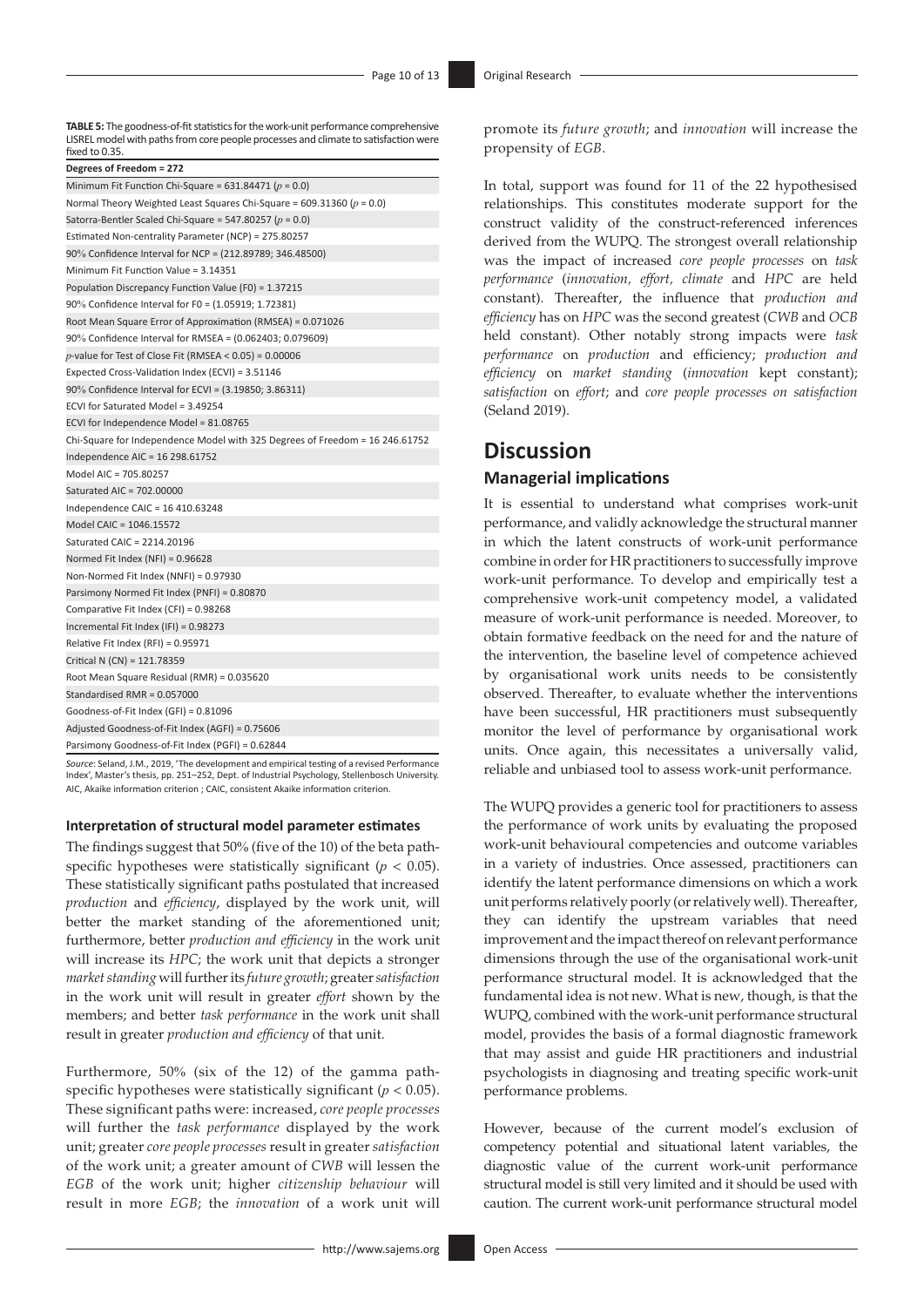could, however, be used with some greater confidence to guide and monitor work-unit performance and to identify lower levels of work-unit performance on specific dimensions. Future research should identify these competency potential and situational variables and graft them onto the existing work-unit performance structural model in order to create a comprehensive work-unit competency model in the sense that was alluded to earlier, that could empower practitioners to diagnose workunit performance symptoms with increased precision.

## **Future research**

It is suggested that in future research the two measurement models in this study be fitted with single items as indicators. This is the best method to assess the construct validity of the construct-referenced inferences derived from a multiindicator measuring instrument (Little et al. 2014), since it does not offer any problematic item the opportunity to hide in a composite indicator. However, the sample size in the current study was too small for individual items to be used (Bentler & Chou, 1987) .

As previously stated, competency modelling, in the sense that it was defined in this study, gains its value from the fact that it attempts to capture the complex nomological network of latent variables constituting and determining a phenomenon like work-unit performance. Developing such a comprehensive competency model is too large a project to complete in a single study. Hence, the current study excluded the competency potential and situational latent variables and focussed solely on the explication of the internal structure of the work-unit performance construct. The work-unit competency potential and situational latent variables that determine the level of work-unit performance that is achieved, should be added in future research. It is proposed that the PI variables identified by Spangenberg and Theron (2004), classified as competency potential variables in the current study, be used as a starting point. These include *adaptability* and *capacity*. In addition, *communication* and *self-development* ought to be contemplated as further work-unit latent competencies in the work unit performance construct.

### **Limitations to this study**

There are a few limitations that need to be considered. First of all, the study only managed to collect a relatively small sample of work units which draws into question the generalisability of the findings (Bentler & Chou, 1987). Further, the same data set was used to determine the psychometric properties of the instrument and empirically assess the measurement and structural model. Moreover, the small sample forced the use of composite indicator variables in the fitting of the measurement models which created the possibility that items that are cause for concern may have hidden in the item parcels that were created. This is a limitation, as it is important to determine how well each individual item reflects the latent work- unit performance dimension it was designated to represent in the assessment of the construct validity.

Discriminant validity is most stringently assessed by comparing the average variance extracted (AVE) for a different latent variable with the squared correlation  $(\phi_{i,k})$ between latent variable pairs. AVE indicates the average proportion of variance that latent variable j explains in the indicator, which were designated to reflect it (Diamantopoulos & Siguaw 2000; Farrell 2010). Acceptable discriminant validity exists if AVEj is greater than 0.50 and AVEj and AVEk are greater than  $\phi_{jk}^2$  (Farrell 2010). The current study did not examine discriminant validity from this perspective. It would be best examined when the study is repeated on a larger sample with the individual items as indicator variables.

Furthermore, it was a methodological debatable decision to advance with the analysis of the goodness-of-fit statistics after negative structural variance of estimates was obtained. However, the authors are of the opinion that statistically insignificant  $(p > 0.05)$  parameter estimates ought to be interpreted in a consistent manner. The assessment of the statistical significance of these parameter estimates involves assessing the null hypothesis, which fixes the value of the parameter to zero in the population. This null hypothesis should not be challenged if the likelihood of the sample estimate, under the hypothesised conditions in the parameter, is greater than the critical value of 0.05. Therefore, the value and sign of the parameter estimates should not be interpreted if it is found to be statistically insignificant. This position is supported by Chen et al. (2001) when they proposed:

[*A*] nonsignificant error variance estimate is consistent with the idea of sampling variability leading to the negative estimates. Our results suggest that the next step should be to re-estimate the model constraining the error variances to zero or a small positive number. (p. 504)

The WUCQ and WUOQ were both self-report questionnaires, Babbie and Mouton (2002) suggest that in this type of measuring-instrument common method variance may occur, causing conclusions derived by a researcher to be inflated.

Furthermore, a demographically limited group of participants were invited to take part in this study as a result of the use of Facebook to recruit participants. However, it provided the opportunity to recruit individuals from a multitude of industries and trades. Therefore, the data had less of a chance to be influenced by organisational factors (such as retrenchments) and reduced the possibility of contaminated inferences by the researcher. Lastly, Facebook provided the opportunity to gather a sample in a relatively quick period (Boers 2014).

## **Concluding remarks**

Organisations have a purpose to serve society with products and services that adequately meet the requirements of its members. However, the resources on earth are limited and organisations must use them in a non-wasteful manner through efficiency and effectiveness. This is largely dependent on the performance of an organisation's personnel. The focus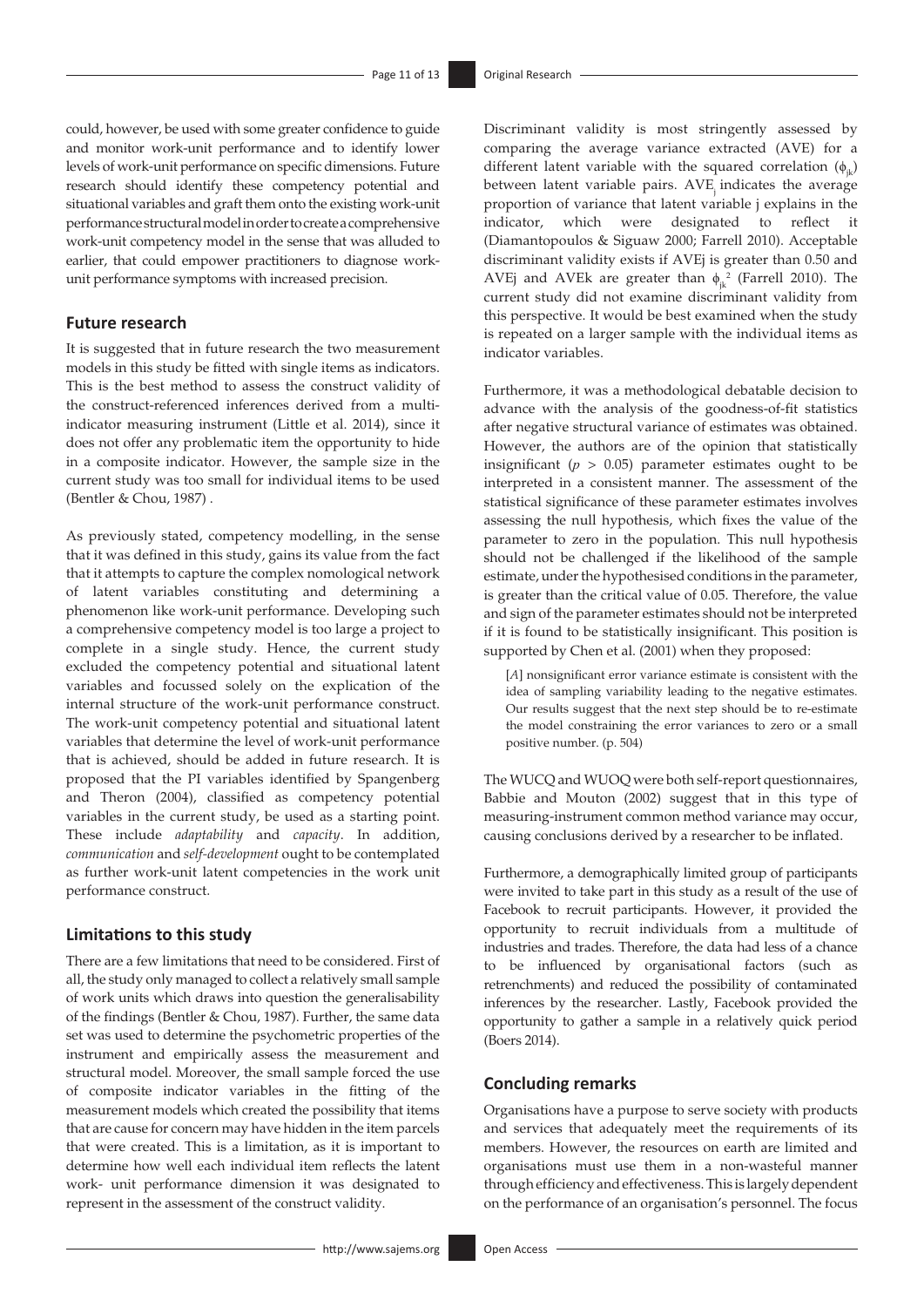has traditionally been on the performance of the individual employee on each level of the organisation with little attention given to the effectiveness and efficiency of work units within an organisation.

The performance of the work unit is not the sum of the performance of its individual employees. The performance of both the individual employee and the performance of the organisational work unit must be consistently enhanced through carefully developed interventions. It is too costly for organisations to leave work performance to chance. In order to achieve this, it is essential to (1) have a valid conceptual grasp on what constitutes individual and work-unit performance, (2) use measuring instruments of individual and collective workunit performance that is psychometrically sound and (3) validly understand the way that competency potential and situational latent variables combine to determine the performance of the individual and the work unit in the workplace.

This research furthered the quest for these conditions by contributing to the achievement of points 1 and 2. The primary objective of this research study was to re-conceptualise the work-unit performance construct and to re-operationalise the construct taking the PI of Spangenberg and Theron (2004) as this basic point of departure. Overall, the study achieved to some degree the overarching objective as both measurement models (WUCP & WUOQ) showed close fit. Furthermore, reasonable structural model fit was found in the sample and support was found for 11 of the original 22 path-specific substantive hypotheses and for an additional hypothesis.

The desire of the researchers is that this study will encourage additional studies aimed at the development and empirical testing of a comprehensive organisational work-unit competency model. This comprehensiveness is hoped to illicit the cunning logic and psychological mechanisms that impact work-unit performance in order for it to be purposefully altered (Ehrenreich 1991).

# **Acknowledgements**

## **Competing interests**

The author(s) declare that they have no financial or personal relationship(s) that may have inappropriately influenced them in writing this article.

## **Author's contributions**

All authors contributed equally to this work.

#### **Ethical consideration**

Ethical approval was granted by the humanities research ethics committee of Stellenbosch University.

#### **Funding information**

This research received no specific grant from any funding agency in the public, commercial or not-for-profit sectors.

This research received no specific grant from any funding agency in the public, commercial or not-for-profit sectors.

### **Data availability**

The data that support the findings of this study are available from the corresponding author, J.S., upon reasonable request.

#### **Disclaimer**

The views and opinions expressed in this article are those of the authors and do not necessarily reflect the official policy or position of any affiliated agency of the authors.

## **References**

- Andersson, D., Rankin, A. & Diptee, D., 2017, 'Approaches to team performance assessment: A comparison of self-assessment reports and behavioral observer scales', *Cognition, Technology & Work* 19, 517–528. [https://doi.org/10.1007/](https://doi.org/10.1007/s10111-017-0428-0) [s10111-017-0428-0](https://doi.org/10.1007/s10111-017-0428-0)
- Babbie, E. & Mouton, J., 2002, *The practice of social research*, Oxford University Press, Cape Town.
- Bartram, D., Robertson, I.T. & Callinan, M., 2002, 'Introduction: A framework for examining organisational effectiveness', in I.T. Robertson, M. Callinan & D. Bartram (eds.), *Organisational effectiveness: The role of psychology* (pp. 01–10). Chichester, UK: Wiley.
- Bartram, D., 2005, 'The great eight competencies: A criterion-centric approach to validation', *Journal of Applied Psychology* 90(6), 1185–1203. [https://doi.](https://doi.org/10.1037/0021-9010.90.6.1185) [org/10.1037/0021-9010.90.6.1185](https://doi.org/10.1037/0021-9010.90.6.1185)
- Bartram, D., 2006, *The SHL universal competency framework*, SHL White Paper, SHL Group, Thames Ditton.
- Bentler, P.M. & Chou, C.P., 1987, 'Practical issues in structural modelling', *Social Methods and Research* 16(1), 78–117. [https://doi.org/10.1177/0049124187016001004](https://doi.org/10.1177/0049​124187​016001004)
- Boers, M., 2014, 'Empirical evaluation of the Steyn-Boers structural model of psychological wellbeing at work', unpublished Master's thesis, Dept. of Industrial Psychology, Stellenbosch University.
- Campbell, J.P., 1990, 'Modelling the performance prediction problem in industrial and organisational psychology', in M.D. Dunnette & L.M. Hough (eds.), *Handbook of industrial and organisational psychology* (pp. 687–732). Palo Alto, Consulting Psychologists Press, Inc.
- Campbell, J.P. & Wiernik, B.M., 2015, 'The modelling and assessment of work performance. The Annual Review of Organisational Psychology and Organisational Behaviour', 2, 47–74. <https://doi.org/10.1146/annurev-orgpsych-032414-111427>
- Chen, F., Bollen, K.F., Paxton, P., Curran, P. & Kirby, J.B., 2001, 'Improper solutions in structural equation models; causes, consequences and strategies', *Sociological Methods and Research* 29(4), 468–508. [https://doi.org/10.1177/00491241010](https://doi.org/10.1177/004912​41010​29004003) [29004003](https://doi.org/10.1177/004912​41010​29004003)
- Cockerill, A.P., Schroder, H.M. & Hunt, J.W., 1993, *Validation study into the high performance managerial competencies*, Working Paper, London Business School, London.
- Cronbach, L.J., 1951, 'Coefficient alpha and the internal structure of tests', *Psychometrika* 16, 297–334.<https://doi.org/10.1007/BF02310555>
- Diamantopoulos, A. & Siguaw, J.A., 2000, *Introducing LISREL*, Sage, London.
- Du Toit, M., Du Toit, S. & Hawkins, D., 2001, *Interactive LISREL: User's guide*, Scientific Software International, Lincolnwood IL.
- Duckworth, A., Peterson, C., Matthews, M. & Kelly, D., 2007, 'Grit: Perseverance and passion for long-term goals', *Journal of Psychology and Social Psychology* 92(6), 1087–1101.<https://doi.org/10.1037/0022-3514.92.6.1087>
- Dunn, T.J., Baguley, T. & Brunsden, V., 2014, 'From alpha to omega: A practical solution to the pervasive problem of internal consistency estimation', *British Journal of Psychology* 105(3), 399–412.<https://doi.org/10.1111/bjop.12046>
- Ehrenreich, B., 1991, 'May 20, Science, lies and the ultimate truth', *Essay, Time*  137(20), 66.
- Elkington, J., 1998, *Cannibals with forks: The triple bottom line of 21st century business*, New Society Publishers, Vancouver.
- Farrell, A.M., 2010, 'Insufficient discriminant validity: A comment on Bove, Pervan, Beatty, and Shiu (2009)', *Journal of Business Research* 63, 324–327. [https://doi.](https://doi.org/10.1016/j.jbusres.2009.05.003) [org/10.1016/j.jbusres.2009.05.003](https://doi.org/10.1016/j.jbusres.2009.05.003)
- Goss-Sampson, M.A., 2019, *Statistical analysis in JASP: A guide for students*, Centre for Science and Medicine in Sport & Exercise: University of Greenwich, Greenwich.
- Henning, R., 2002, 'An investigation into the internal structure of the unit performance construct as measured by the performance index (PI)', unpublished Master's thesis, Dept. of Industrial Psychology, Stellenbosch University.
- Henning, R., Spangenberg, H. & Theron, C., 2004, 'The internal structure of the unit performance construct as measured by the Performance Index (PI)', *SA Journal of Industrial Psychology* 30(2), 26–36. <https://doi.org/10.4102/sajip.v30i2.153>